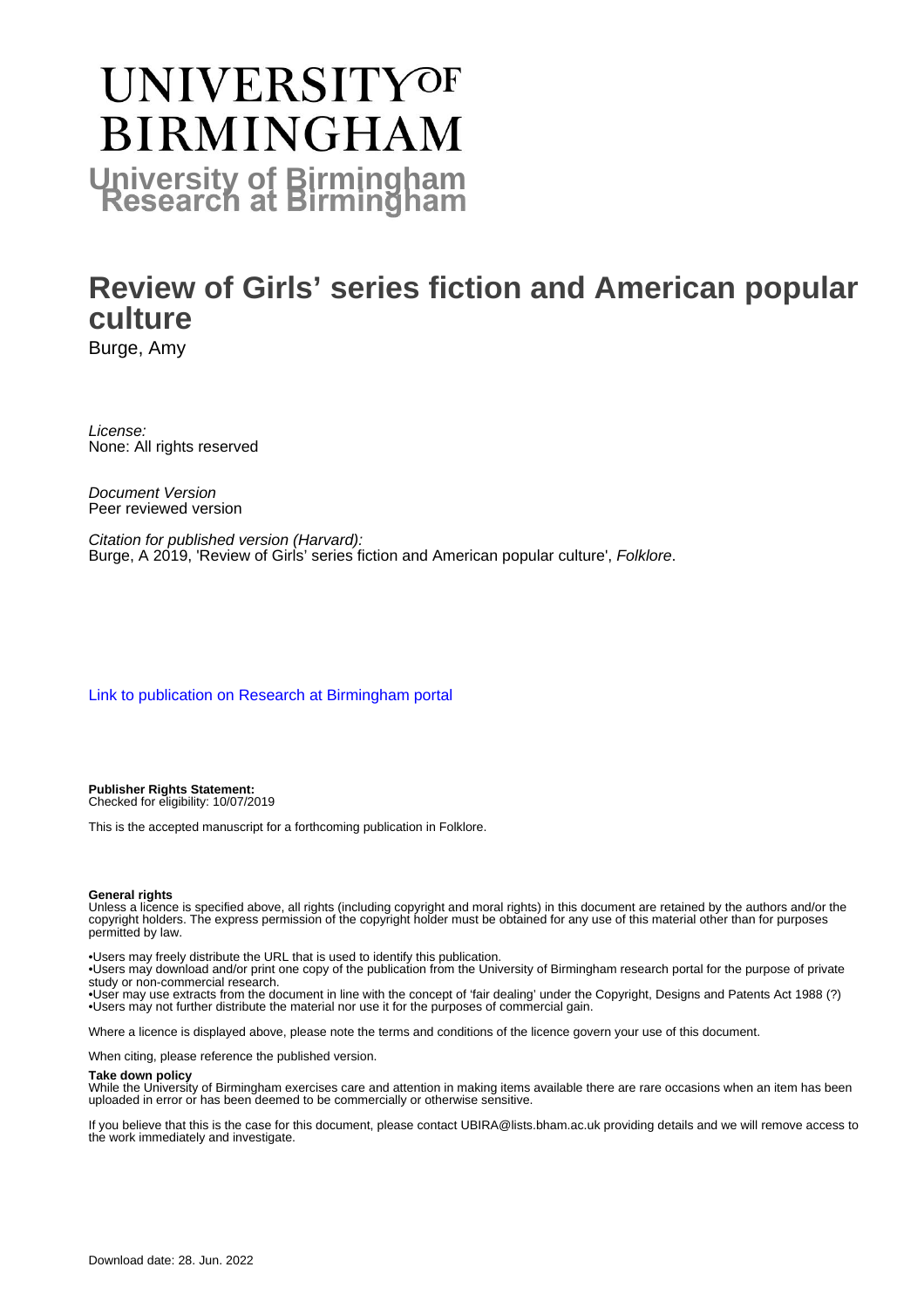**Girls' Series Fiction and American Popular Culture**. Edited by LuElla D'Amico. London: Lexington Books, 2016. 352 pp. £70.00 (hbk). ISBN 978‐1‐4985‐1762‐1

Review by Dr Amy Burge, Lecturer in Popular Fiction, Department of English Literature, University of Birmingham

It is easy to dismiss girls' fiction, the subject of this comprehensive book, as something to be left behind in childhood. Yet from the outset, LuElla D'Amico positions this collection squarely within contemporary discourses of gender, power, and culture in modern America. Published in 2016, the year that Hillary Clinton's run for the Presidency exposed the rampant misogyny of American culture, these essays forcefully argue that the literature that informed the early development of many American women, including those at the top, remains important.

The fourteen essays are organised chronologically from the postbellum nineteenth century to the 21 $^{\text{st}}$  century. There is a good range across the time span with four essays on nineteenthcentury fiction, five on mid‐twentieth‐century series, and five covering fiction post‐1980. The first two chapters cover the earliest nineteenth‐century girls' fiction. Marlowe Daly‐Galeano explores time and aging in *Little Women* (1868) through the metaphor of the theatre as a structuring device. Eva Lupold's chapter is a welcome addition to a small but growing body of scholarship on disability in girls' series fiction. Lupold presents a bold reading of the 'dialogic tensions' at work in the Katy series (1872‐), countering existing arguments that see the series as regressive in arguing that 'disability… open[s] up opportunities for queer spaces to emerge' (p. 39).

Nancy Drew sits at the heart of approaches to girls' series fiction and it is in dealing with series synonymous with Drew that the collection gets into its stride. As Michael G. Cornelius states in his chapter on girl detective Trixie Belden, '[a]ll girl sleuths are redactions of, or reactions to, Nancy Drew' (p. 91). Carolyn Cocca traces changes in representations of gender, class, and race in the Trixie Belden series from 1948‐1986, concluding that while the series presents a spectrum of gender identities, it is more monolithic in its persistent heteronormativity and almost exclusive whiteness. Nichole Bogarosh moves away from the texts themselves to present interviews with twelve women who consider the girl detectives to be role models, positing that this may have developed the women's identification as feminist.

Several essays deal with labour and the ways girls' series fiction presents new ways of thinking about women and work. Christiane E. Farnan points out how the *Five Little Peppers* books (1881‐1916) endorse and value girl labour as vital to family life and a key way to desire and be desired when choosing a husband. Paige Gray argues that L. Frank Baum –author of numerous girls' series books including the Aunt Jane's Nieces books (1906‐) – draws on the 'history of women in journalism' (p. 71) to 'probe[…] societal gender conventions' (p. 81) and 'capitalize[…] on the 'spectacle' of girls at work, particularly those in newspapers' (p. 72). Linda Simon argues that the 1940s series *Cherry Ames, Student Nurse* presents an alternative to marriage, instead modelling a 'true career woman' (p. 152) at a time of significant social change for women during and after World War II.

In the later twentieth century girls fiction continues to engage with work. Mary Bronstein's chapter on the Baby‐Sitters Club series (1986‐) acknowledges its paradox ‐ 'between a positive example of young female business owners and the indoctrination of young girls into traditional female roles' (p. 206). Bronstein argues that the series regressively values feminised labour and hegemonic femininity. Mariko Turk's chapter on the American Girls toys and accompanying historical fiction books takes as its focus '[t]he moral 'disiuncture' between the symbolic meaning of children's toys and the realities of global industry' (p. 188) that often involves the labour of women and girls. Drawing on Barthes' idea of 'inoculation', Turk ultimately argues that in its treatment of early